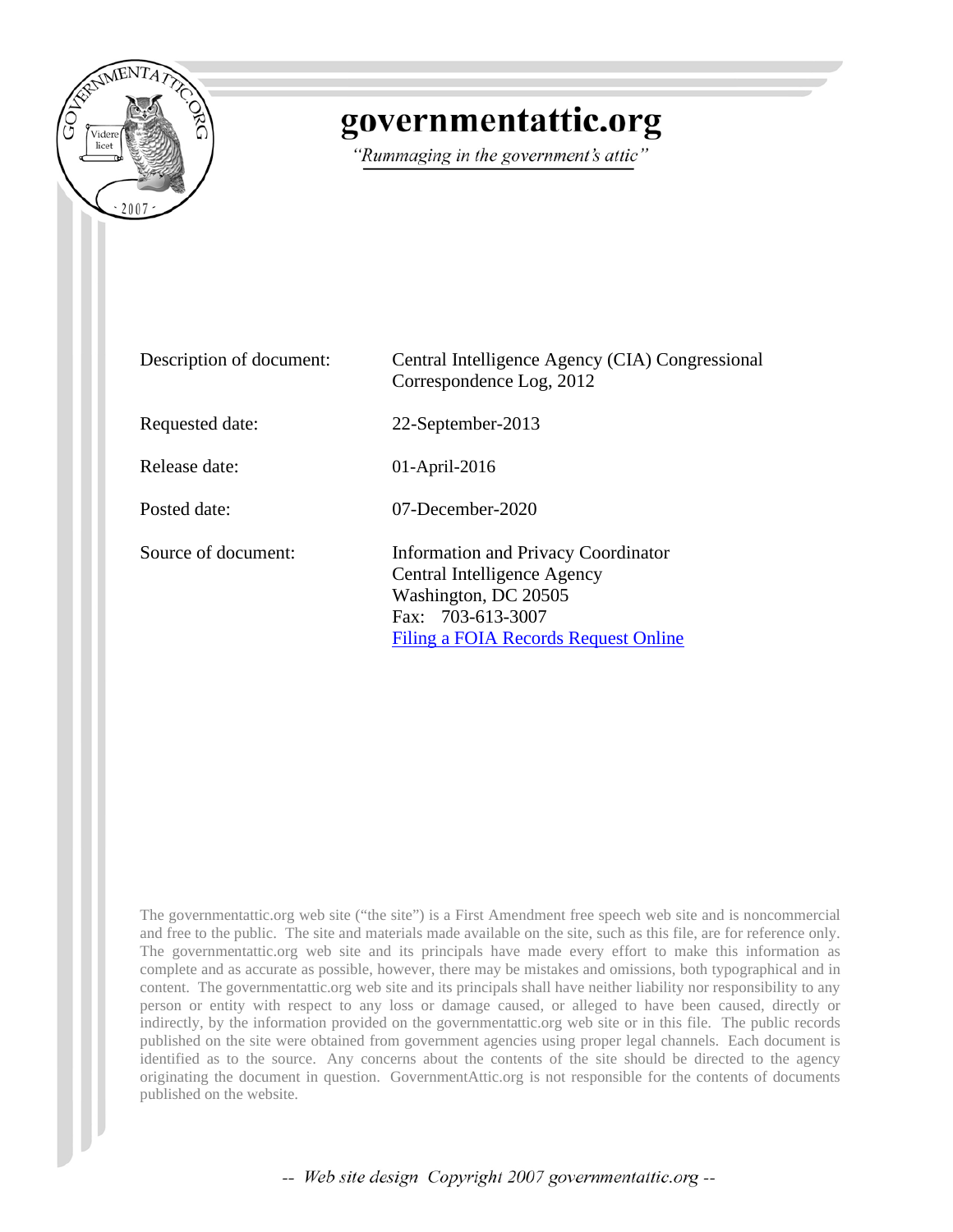

1 April 2016

Reference: F-2013-02750

This is a final response to your 22 September 2013 Freedom of Information Act (FOIA) request for **"a copy of Congressional Correspondence Log for the year 2012."**  We processed your request in accordance with the FOIA, 5 U.S.C. § 552, as amended, and the CIA Information Act, 50 U.S.C. § 3141, as amended. Our processing included a search for records as described in our 22 October 2013 acceptance letter.

We completed a thorough search for records responsive to your request and located the enclosed document, consisting of two pages, which we can release in segregable form with deletions made on the basis of FOIA exemptions  $(b)(1)$  and  $(b)(3)$ . A copy of the document and an explanation of exemptions are enclosed. Exemption (b)(3) pertains to information exempt from disclosure by statute. The relevant statutes are Section 6 of the Central Intelligence Agency Act of 1949, as amended, and Section 102A(i)(l) of the National Security Act of 1947, as amended. As the CIA Information and Privacy Coordinator, I am the CIA official responsible for this determination. You have the right to appeal this response to the Agency Release Panel, in my care, within 45 days from the date of this letter. Please include the basis of your appeal.

Sincerely,

Michael Javergne

Michael Lavergne Information and Privacy Coordinator

Enclosures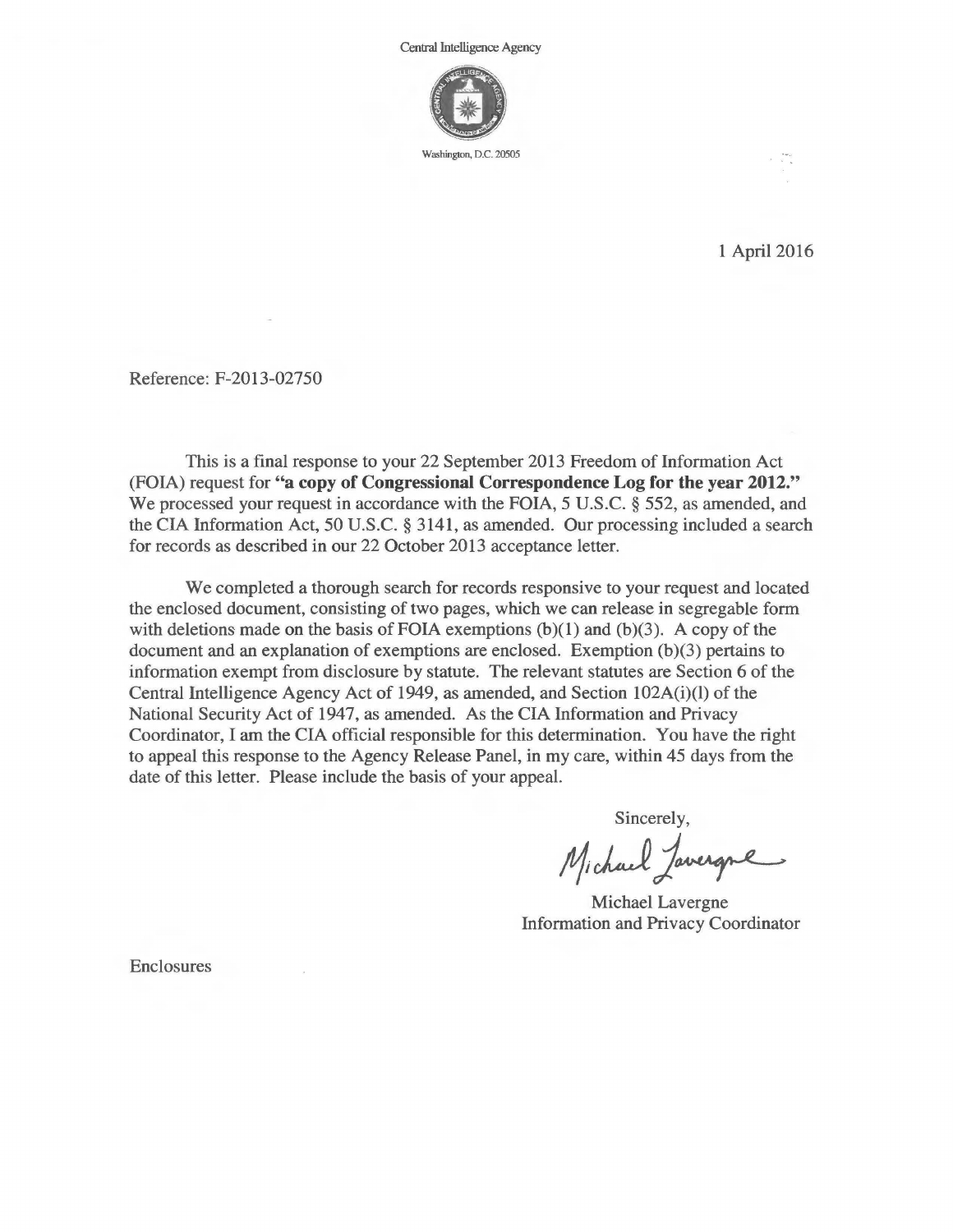$(D)(1)$  $(b)(3)$ 

| <b>Generalitie</b>                                                                            | 应实例的特征                                                                                                                                                                          |                    |                           |
|-----------------------------------------------------------------------------------------------|---------------------------------------------------------------------------------------------------------------------------------------------------------------------------------|--------------------|---------------------------|
| Rep. Wilson                                                                                   | E-Mail from Rep. Joe Wilson (R-SC) inviting DCIA to speak at the Lexington Medical Center Foundation.                                                                           |                    |                           |
| Rep McCaul                                                                                    | Letter from Rep Michael McCaul (R-TX) to DCIA regarding a Univision documentary on tranian/Venezuelan<br>cyberthreats to the US.                                                |                    |                           |
| Rep. Wolf                                                                                     | Letter from Rep. Frank Wolf enclosing letter to Sec. Panetta expressing concern about US mission in AFG in light of<br>recent Armed Forces Journal article.                     |                    |                           |
| Rep. Wolf                                                                                     | Forwarding memo and supporting materials from Former Sec. of the Army Jack Marsh re:<br>Requests DCIA meet with Sec. Marsh to discuss applicability to current events in Libya. |                    | $\frac{1}{3/5/12}$ (b)(3) |
| Sen. Feinstein                                                                                | Letter expressing concerns with compartmented program and requesting more access for members of SSCI.                                                                           | 3/22/12            |                           |
| Rep. Wolf                                                                                     | Letter enclosing letter Rep. Wolf sent to Sec. Panetta expressing concern about US mission in AFG and urging<br>stand-up of AF-PAK Study Group.                                 |                    |                           |
| Rep. King                                                                                     | Letter to DDCIA requesting additional information re: CIA support to filmmakers producing movie about the UBL                                                                   |                    |                           |
| Rep. King                                                                                     | Letter to DCIA requesting information on CIA sharing of CT and WMD analytic products with cleared first                                                                         |                    |                           |
| Rep. King                                                                                     | Letter to DNI Clapper cc'ed to DCIA urging new NIPF category for mitigation, response and recovery following an<br>attack on the U.S.                                           | 4/24/12            |                           |
| Rep. Wolf                                                                                     | Letter to POTUS cc'ed to DCIA advocating removal of Gen, Lute as senior advisor on AFG and urging creation of<br>AF-PAK Study Group.                                            | 6/29/12            |                           |
| Sen. Menendez                                                                                 | -(b)(1)-<br>FOIA request for all CIA documents relating to his office.                                                                                                          | 6/15/12            |                           |
| Rep. Wolf                                                                                     | (b)(3)<br>Letter to POTUS cc'ed to DCIA urging creation of AF-PAK Study Group.                                                                                                  | 6/11/12            |                           |
| Sen. Feinstein                                                                                | Letter to DCIA requesting briefing on                                                                                                                                           | 6/29/12            |                           |
| Rep. Wolf                                                                                     | Letter to Rep. Boehner co'ed to DCIA re: Af-PAK hearings.                                                                                                                       | 7/16/12            |                           |
| Sen, Chambliss                                                                                | (b)(1)<br>Letter to DCIA requesting briefing on Syria collection                                                                                                                | 6/29/12            |                           |
| Rep. Royce                                                                                    | (b)(3)<br>Letter to DCIA urging increased information campaign in North Korea.                                                                                                  | 6/27/12            |                           |
| Sen, Feinstein                                                                                | Letter to Donilon & DCIA regarding staff access to PALM & substantive concerns.                                                                                                 | 7/1712             |                           |
| Rep. King                                                                                     | Letter to DIRNSA urging [                                                                                                                                                       | 7/17/12            | (b)(1)                    |
| Sen. Risch                                                                                    | Letter to DCIA requesting he raise the issue of Sgt. Bergdahl in Haggani captivity                                                                                              | 7/30/12            | (b)(3)                    |
| <b>HPSCI</b>                                                                                  | Letter to DCIA regarding disclosure of AQAP attack planning & requesting follow-up information.                                                                                 | 5/10/12            |                           |
| Rep. Schakowsky                                                                               | DCIA thank you note to Rep. Schakowksy for her visit to Station.                                                                                                                |                    |                           |
| Sen, Nelson                                                                                   | Letter to DCIA re: excellent performance of CIA Brookings Fellow                                                                                                                | 8/10/12            |                           |
| Rep. Marshall                                                                                 | Letter from DCIA congratulating Ranger (Former Rep.) Marshall on USIP appt.<br>(b)(3)                                                                                           |                    |                           |
| SSCI Sens. Chambliss,<br>Burr, Rubio                                                          | Letter to DCIA regarding justification for proposed legislation on preventing leaks.                                                                                            | 41136              |                           |
| Sen. Levin                                                                                    | Invitiation to DCIA to speak at Yeshiva Beth Yehudah in Detroit on 10/28.                                                                                                       | 9/21/12            |                           |
| Rep. Wolf                                                                                     | Letter to DCIA cc:ing letter to Republican colleagues re: AF-PAK study group.                                                                                                   |                    |                           |
| Letter to DCIA regarding recent comments by HAC Chairman Young on Af/Pak.<br>Rep. Wolf        |                                                                                                                                                                                 | 9/17/12<br>9/21/12 |                           |
| Letter to DCIA regarding understaffing of Human Smuggling & Trafficking Center.<br>Sen, Rubio |                                                                                                                                                                                 | 6/8/12             |                           |

**Proposed and the set of the set of the set of the set of the set of the set of the set of the set of the set of the set of the set of the set of the set of the set of the set of the set of the set of the set of the set of** 

 $(b)(1)$ (b)(3)

Approved for Release: 2016/03/29 C06256308